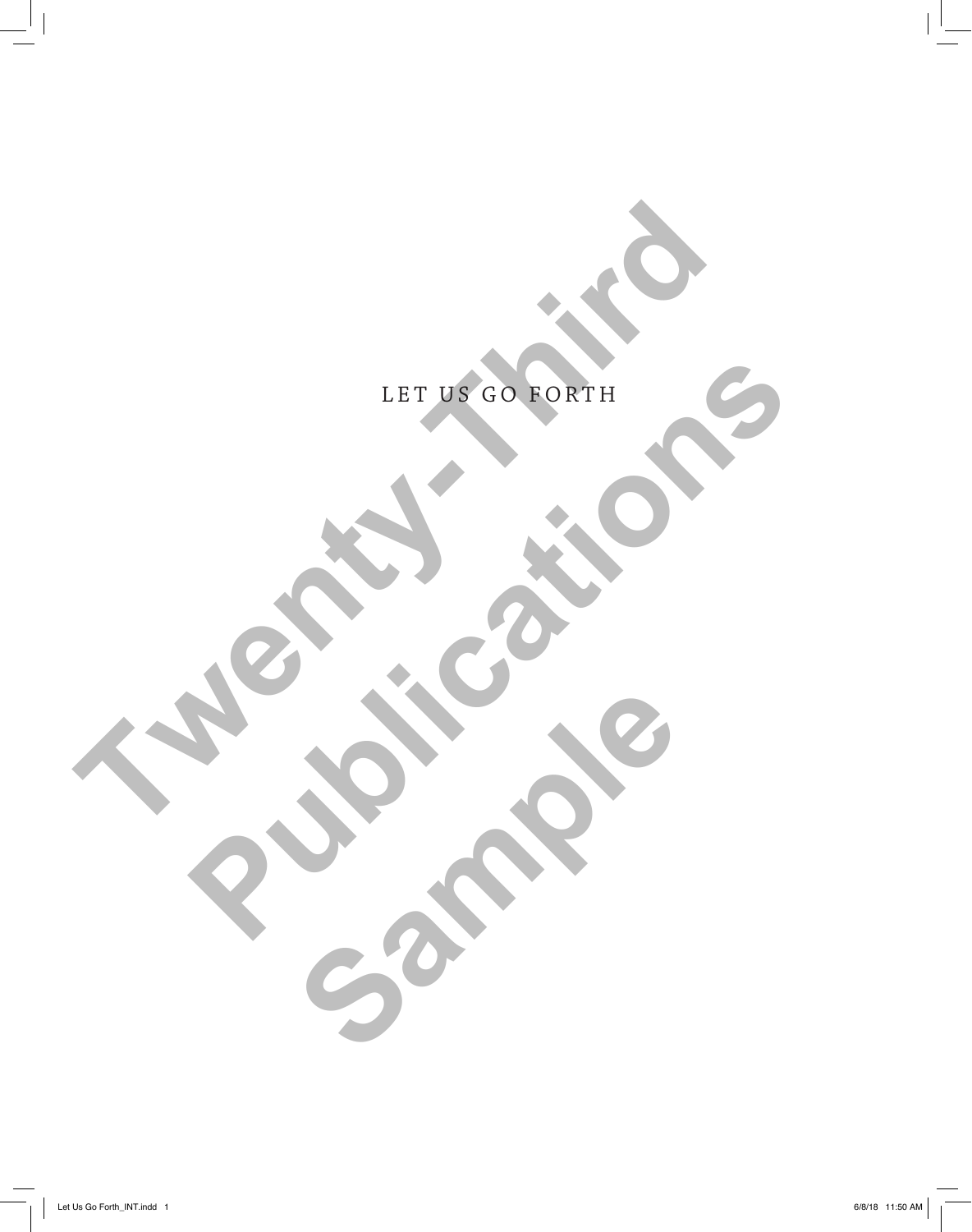# **THENT CES** for **PRAYER**<br>
SERVICES for<br>
Shannon Cerneka and Orin Johnson

**SAMPLE CONSTRUCTED** 

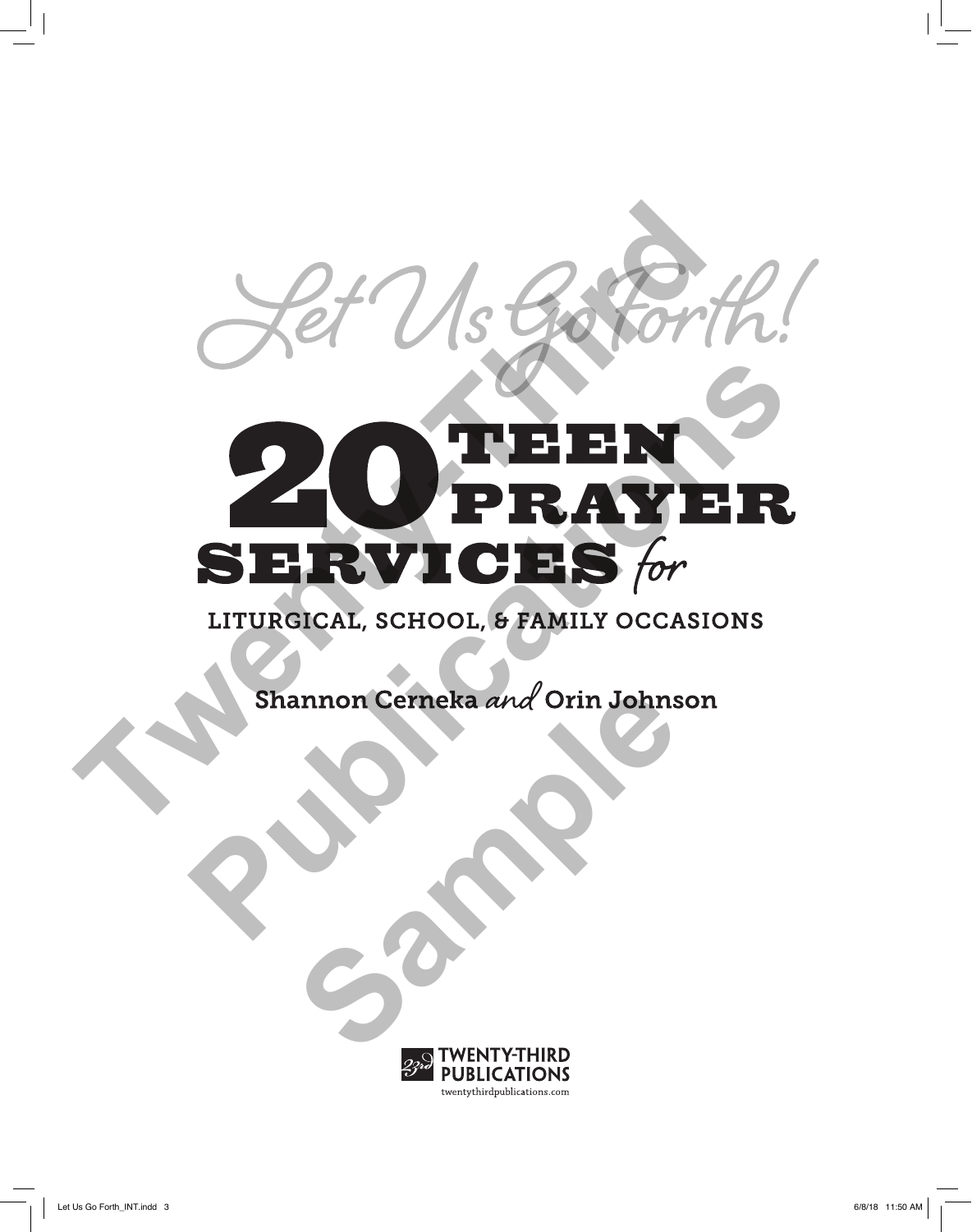### $\exists$  DEDICATION  $\in$

To our wives, Erin C. and Erin H., and our families: thanks for putting up with all the craziness all these years. To our wives,<br>
Erin C. and Erin H.,<br>
and our families:<br>
thanks for putting up<br>
with all the craziness<br>
all these years,<br>
all these years,<br>
all these years,<br>
the craziness<br>
one of the contract of the contract of the contrac

TWENTY-THIRD PUBLICATIONS One Montauk Avenue, Suite 200 New London, CT 06320 (860) 437-3012 or (800) 321-0411 www.twentythirdpublications.com

Copyright © 2018 Shannon Cerneka and Orin Johnson. All rights reserved. No part of this publication may be reproduced in any manner without prior written permission of the publisher. Write to the Permissions Editor.

Scripture texts in this work are taken from the *New American Bible, revised edition* © 2010, 1991, 1986, 1970 Confraternity of Christian Doctrine, Washington, DC, and are used by permission of the copyright owner. All rights reserved. No part of the *New American Bible* may be reproduced in any form without permission in writing from the copyright owner. With all these creations and the second the second term is the publication may be publications and the second term is the second of the publication may be a second to the second term is the second term in the second term i **Sample 2008**<br>
Samples 2008<br>
Samples 2009<br>
Samples 2009<br>
Samples 2009<br>
Samples 2018<br>
Samples 2018<br>
Samples 2018<br>
Doctrine, Washington, DC, and are used by permission of the copyright of<br>
Walkelman Bible may be reproduced i

Cover photo: ©Shutterstock.com

ISBN: 978-1-62785-379-8 Library of Congress Control Number: 2018943223 Printed in the U.S.A.



A division of Bavard, Inc.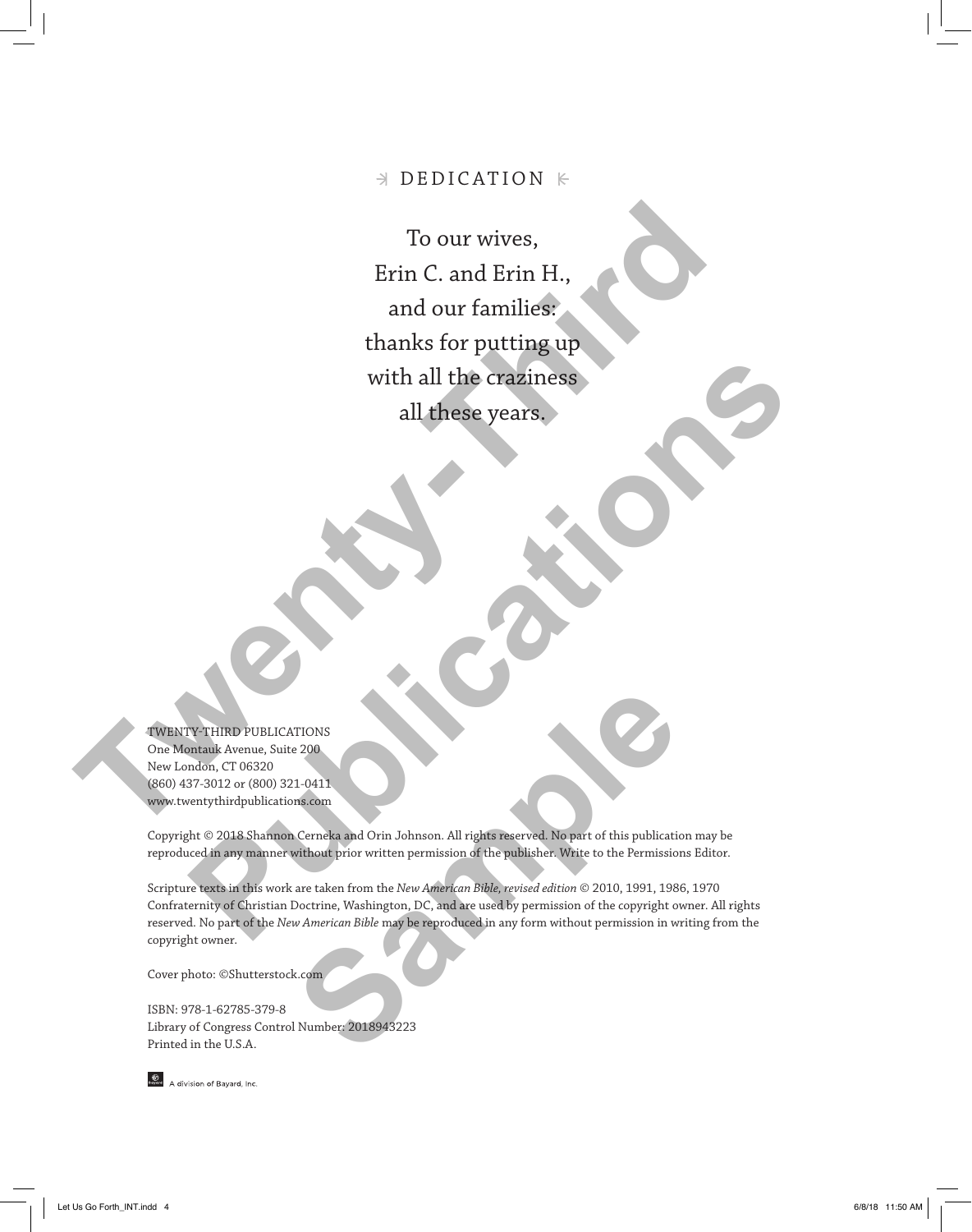### THANKS TO…

Our patient and flexible families

Kathy Hendricks and everyone at Twenty-Third Publications

The many people who have trusted us with ministries, especially with youth, over many years: this book would not exist without your confidence in us

Our parishes of employment: St. Peter Catholic Church in Fulton, MO and Sts. Joachim and Ann Catholic Church in St. Charles, MO Our patient<br>
and flexible families<br>
Kathy Hendricks<br>
and everyone at<br>
Twenty-Third Publications<br>
Twenty-Third Publications<br>
The many people who have<br>
trusted us with ministries,<br>
ever many pears: this book<br>
would not exist Twenty-Third Publications<br>
The many people who have<br>
trusted us with ministries,<br>
especially with youth,<br>
over many years: this book<br>
would not exist without<br>
your confidence in us<br>
Our parishes<br>
of employment:<br>
St. Peter in Fulton, MO and<br>Sts. Joachim and Ann<br>Catholic Church<br>in St. Charles, MO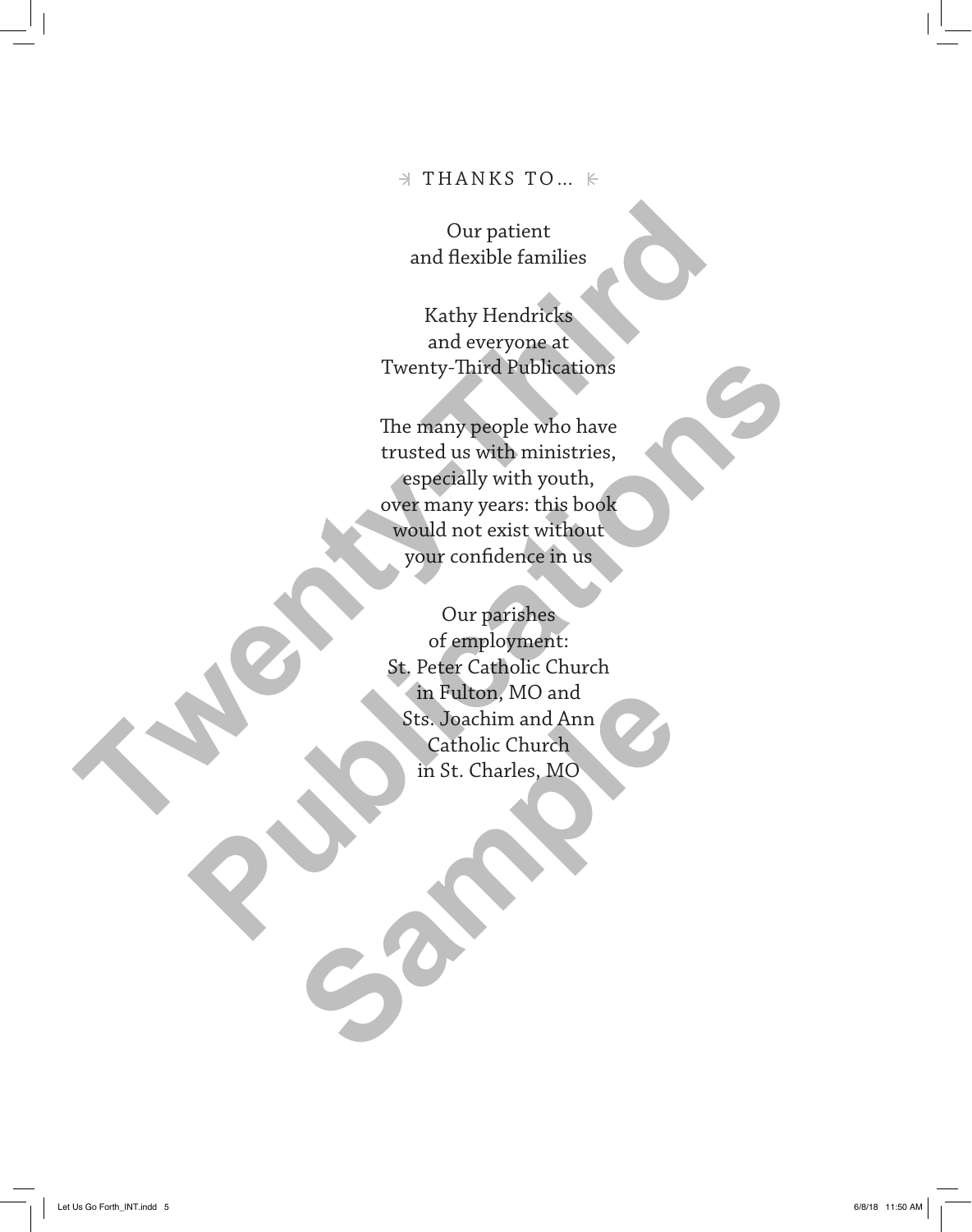# **Contents**

| How to Use This Book                        |
|---------------------------------------------|
|                                             |
| <b>COMMUNITY</b><br>Welcome and Community.  |
|                                             |
| <b>GENERATIONS, WISDOM</b>                  |
| For Grandparents and Other Elders           |
| <b>CONSOLATION</b>                          |
| At a Time of Tragedy.<br>9                  |
| <b>COMMUNION OF SAINTS</b>                  |
| All Saints<br>. . 13                        |
| DECEASED FAMILY AND FRIENDS, TRADITION      |
| All Souls<br>$\ldots$ 16<br>.               |
| <b>GRATITUDE TO GOD</b>                     |
| . 19<br>Thanksgiving                        |
|                                             |
| DOMINION, SOVEREIGNTY                       |
| Christ the King<br>23                       |
| <b>WAITING IN JOYFUL HOPE</b>               |
|                                             |
| <b>HUMILITY</b>                             |
| Our Lady of Guadalupe and St. Juan Diego 29 |
|                                             |
| <b>INCARNATION</b>                          |
|                                             |
| <b>LEARNING, FOLLOWING</b>                  |
|                                             |

 $\frac{1}{2}$ 

 $\frac{1}{2}$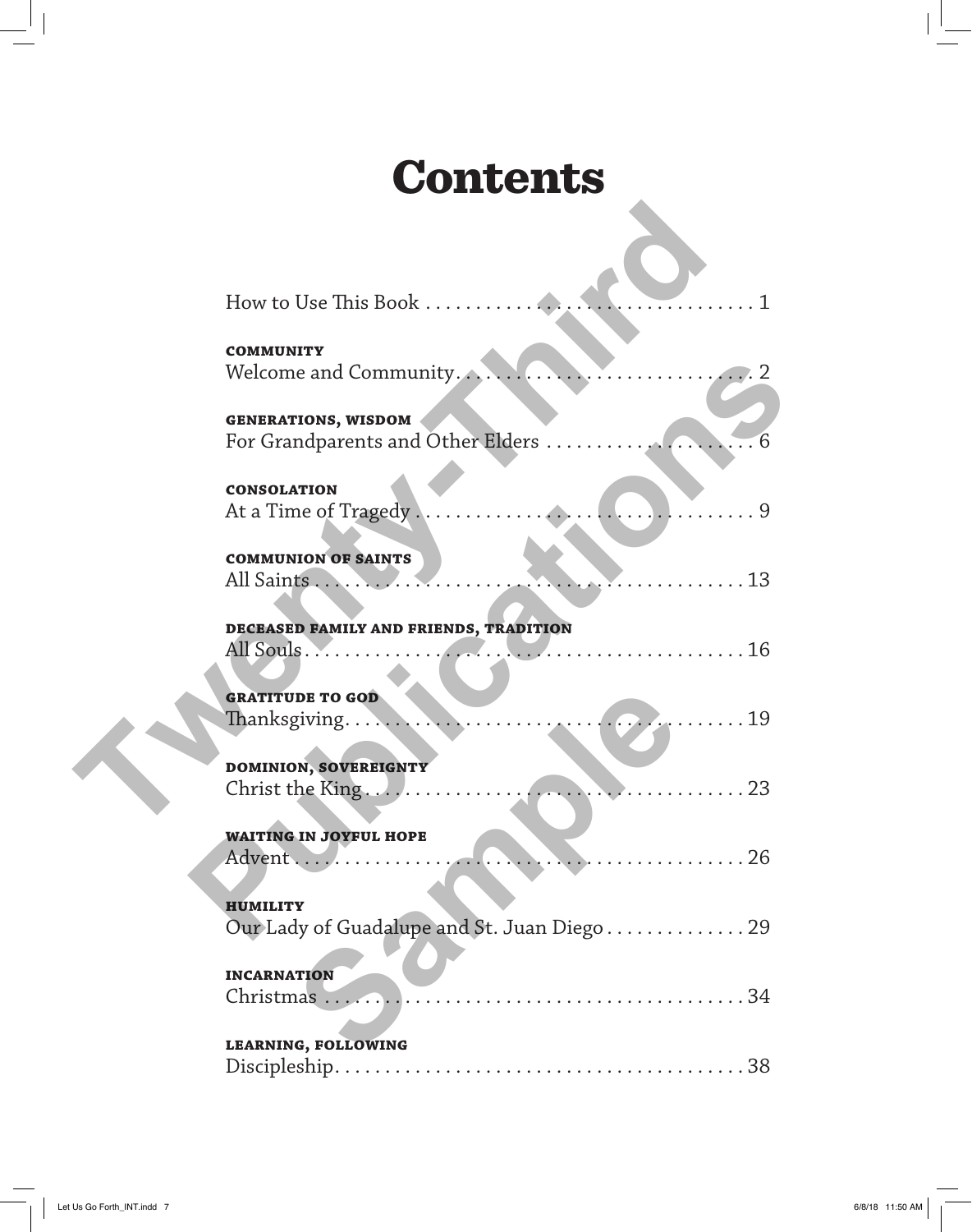| PEACE, ASSURANCE                 |  |
|----------------------------------|--|
| Before an Exam<br>41             |  |
|                                  |  |
| <b>REPENTANCE</b>                |  |
| 44                               |  |
|                                  |  |
| RETURNING TO GOD, CONVERSION     |  |
| .48                              |  |
|                                  |  |
| SUFFERING, OBEDIENCE, CROSS      |  |
| . .51                            |  |
|                                  |  |
| RESURRECTION, NEW LIFE<br>. 54   |  |
| Easter                           |  |
| <b>DIVINE MERCY</b>              |  |
| Mercy                            |  |
|                                  |  |
| <b>CHURCH AND OUR MISSION</b>    |  |
| Ascension<br>.60                 |  |
|                                  |  |
| HOLY SPIRIT, GIFTS OF THE SPIRIT |  |
|                                  |  |
|                                  |  |
| <b>TRANSITIONS</b>               |  |
| At Graduation<br>67              |  |
|                                  |  |
| Scriptural Index<br>70<br>.      |  |
|                                  |  |
|                                  |  |
|                                  |  |
|                                  |  |

 $\begin{array}{c} \begin{array}{c} \end{array} \end{array}$ 

 $\frac{1}{\frac{1}{\sqrt{2}}}$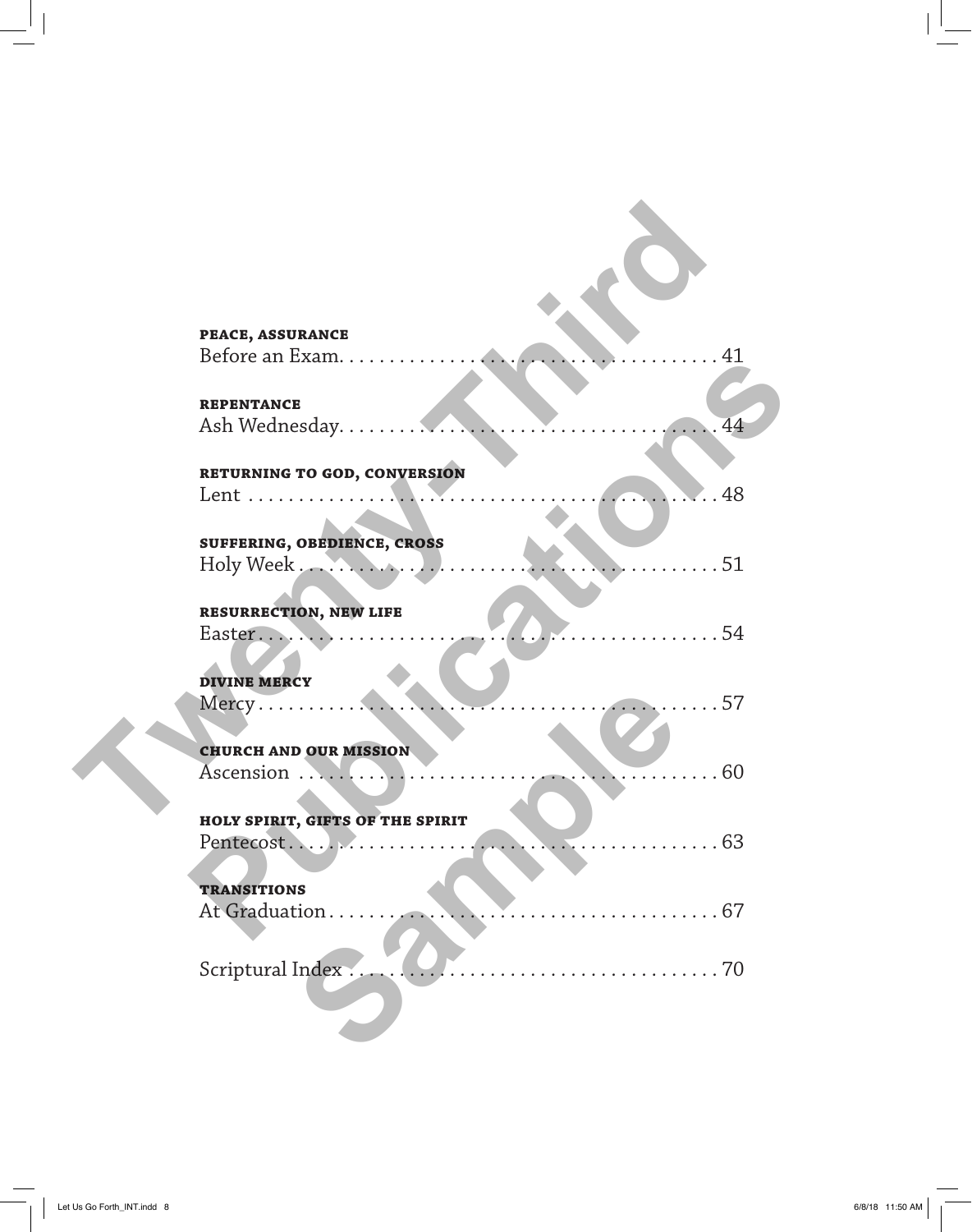# How to Use This Book

In this book you will find several topics, each a particular facet of our Catholic faith, fleshed out in prayer services. Each one has elements of Scripture, music, and fun and engaging reflection activities. These have been created with an eye toward using them at the beginning and/or ending of school days, at all-school gatherings, PSR evenings, youth ministry events, at home in the family, etc.

The chapters have been created to flow along with the multiple calendars of our lives: civil, school, and liturgical. Within each chapter, anyone could use the various elements of each prayer service at other appropriate times to help all dig a bit deeper into our common faith. Music suggestions are also given in each prayer service: at least a possible opening hymn and closing hymn are listed, and some services use music for reflection or ritual moments as well. **Two WISE This BOOK**<br>
In this book you will find several foreics, each a particular foret of our Cablolic fields<br>the out in prayer services. Each one has elements of Scripture, music, and<br>
and engaging refection activities

Some of the Scripture passages, prayers, and activities may seem a little "dense" (or long, or profound, etc.) for young people. Our experience, though, is that we don't give our young church enough credit, nor do we always challenge them enough when it comes to the deeper aspects of our faith. We believe you may be surprised at how well your students respond to the various elements of this resource. At the very least, don't be afraid to try! In this book you will find several topics, each a particular facet of our Catholic faith,<br>fleshed out in prayer services. Each one has elements of Seripture, music, and fun<br>and engaging reficteform activities. These have b rast a possible opening nyinh and closing nyinh are listed, a<br>music for reflection or ritual moments as well.<br>of the Scripture passages, prayers, and activities may seem a<br>or profound, etc.) for young people. Our experienc

Lastly, though they have been grouped and ordered in ways that make sense to us, with some prayers and activities attached to particular feasts or occasions, don't be afraid to use any of these resources in any way that makes sense in your local communities, and don't be afraid, when you get the hang of how this resource is constructed, to try creating your own services and reflection activities.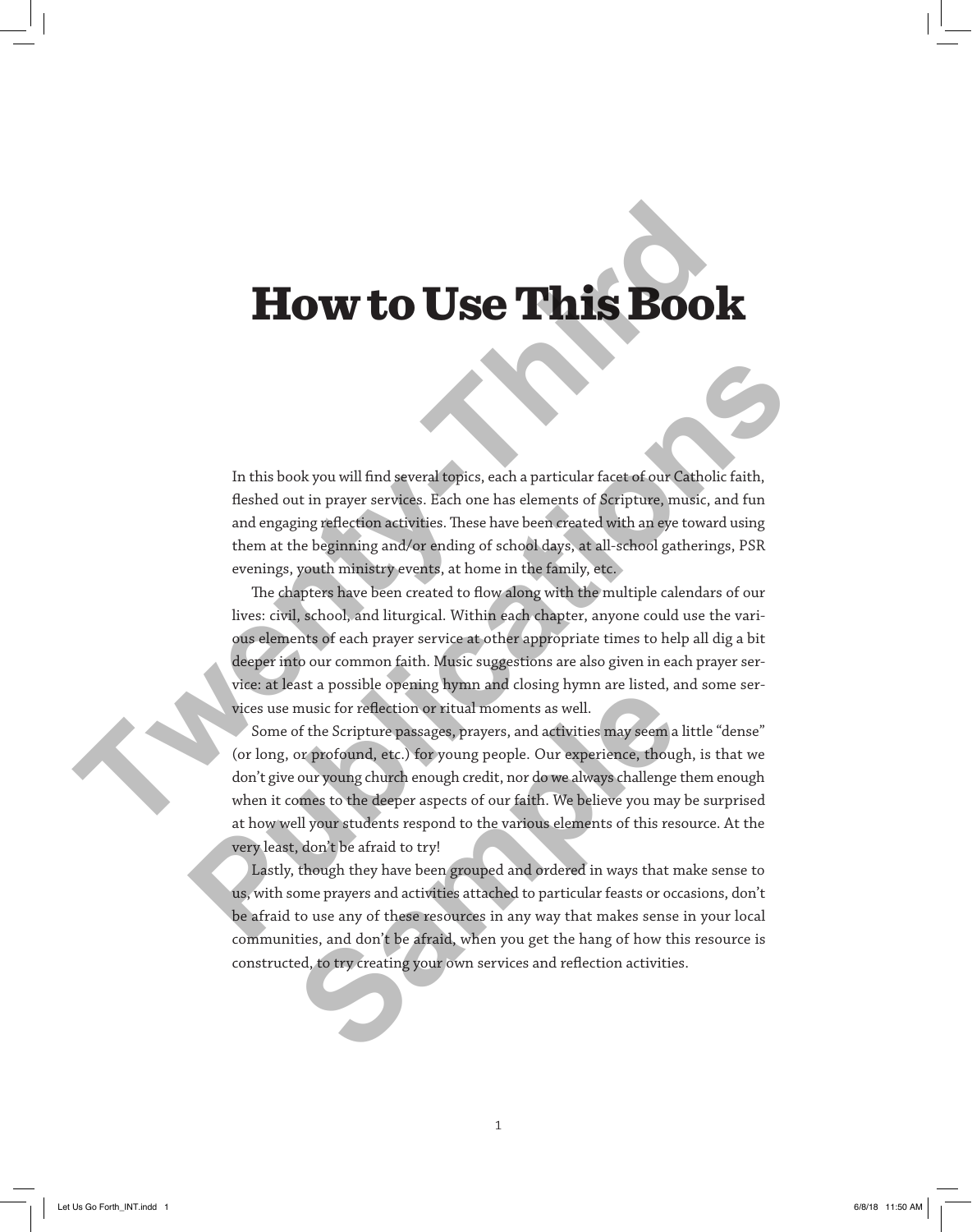# **COMMUNITY**

# *Welcome and Community*

After his baptism and time in the desert, Jesus formed a community of disciples as he began his ministry. Before his Ascension, he instructed his disciples to evangelize and to add to their numbers through the sacrament of baptism. Even God's very nature is a community of three persons: Father, Son, and Spirit. Community is an essential part of being a Catholic Christian. Welcome and Community<br>
After his baptism and time in the desert, less formed a community of disciples as he began his ministry, Before his Ascension, he<br>
instructed his disciples to the secure of the final method of their **Publication**<br> **Publication**<br> **Publication**<br> **Publication**<br> **Publication**<br> **Publications**<br> **Publications**<br> **Publications**<br> **Publications be distributed by the service for a light service for all gradients, reader, and the** 

As a school year—or any year—begins, one of the most difficult tasks leaders have is bringing everyone together into community. There are always new students and staff in the schools, for instance, and the emotions of missing the ones no longer at the school.

The following prayer with Scripture and activity will help all embrace the importance of Christian community alongside our individual relationships with God. They will also help us recognize that it is God who invites us to, and forms us into, community. From Sampler and activity will help all<br>
From Scripture and activity will help all<br>
severa<br>
severa<br>
severa<br>
severa<br>
severa<br>
severa<br>
severa<br>
severa<br>
severa<br>
severa<br>
severa<br>
severa<br>
severa<br>
sexera<br>
sexera<br>
sexera<br>
sexera<br>
se

### **Materials and Preparations**

- copies of the service for all leaders, readers, and speakers
- a copy of the "Call and Response" for all participants
- a large poster or projection displaying the dictionary definition of "community"
- several pieces of posterboard or paper
- sets of markers or pens for small groups

### **Location**

Consider gathering where small groups will have a chance to engage in discussion and all can participate easily in the activity—a common area, lunchroom, or gymnasium.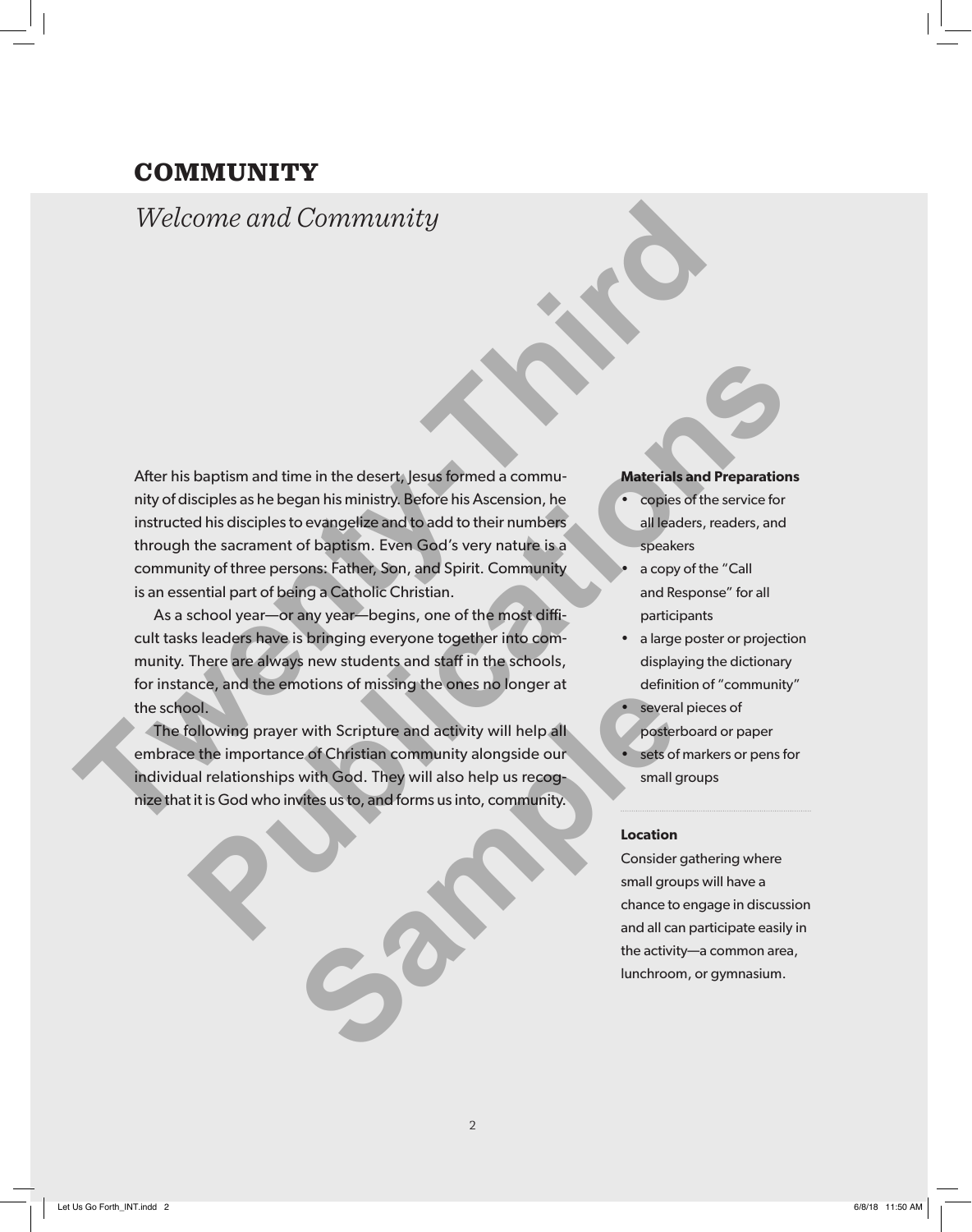### prayer service

Welcome and Community

As we pray today, we focus our hearts and minds on gathering in unity, recognizing that we are all one in Christ. Though we as individuals have some gifts and talents that differ from one another, we can always use these God-given gifts for a common purpose: building God's reign on Earth. The unity that our community has in Christ Jesus cannot be broken. **THE SEARCH COMMUNITY**<br>
As we pray today, we focus our hearts and<br>
As we pray today, we focus our hearts and<br>
minds on gathering in unity, recognizing that<br>
when Jesus head that John had<br>
we are all one in Chita: Hough we

### *[All stand.]*

### **GATHERING MUSIC**

Consider "We are Many Parts" (Marty Haugen, GIA) or other music familiar to the community with texts of unity in Christ.

**gathering prayer** *God Three-in-One, in your three Persons, you are love: the lover, the beloved, and the loving. Yet you are also one God, holy and true. Make us, your people, signs of your love, and form us into one community of faith, with Christ as our head. We ask this through Christ our Lord. Amen.* **SIC**<br> **SIC**<br>
Lany Parts" (Marty Haugen,<br>
Lany Parts" (Marty Haugen,<br>
and say, "Repent, for the<br>
familiar to the community<br>
and say, "Repent, for the<br>
and say," Repent, for the<br>
and say," Repent, for the<br>
and his swalking

**scripture** *(Matthew 4:12–23)*

When Jesus heard that John had been arrested, he withdrew to Galilee. He left Nazareth and went to live in Capernaum by the sea, in the region of Zebulun and Naphtali, that what had been said through Isaiah the prophet might be fulfilled: "Land of Zebulun and land of Naphtali, the way to the sea, beyond the Jordan, Galilee of the Gentiles, the people who sit in darkness have seen a great light, on those dwelling in a land overshadowed by death light has arisen." We pray today, we focus our hearts and<br>
ds on gathering in unity, recognizing that<br>
real all one in Christ Though we as individual to that John had been arrest<br>
real one in Christ Though we as individual to the wind change

From that time on, Jesus began to preach and say, "Repent, for the kingdom of heaven is at hand."

As he was walking by the Sea of Galilee, he saw two brothers, Simon who is called Peter, and his brother Andrew, casting a net into the sea; they were fishermen. He said to them, "Come after me, and I will make you fishers of men." At once they left their nets and followed him.

He walked along from there and saw two other brothers, James, the son of Zebedee, and his brother John. They were in a boat, with their father Zebedee, mending their nets. He called them, and immediately they left their boat and their father and followed him.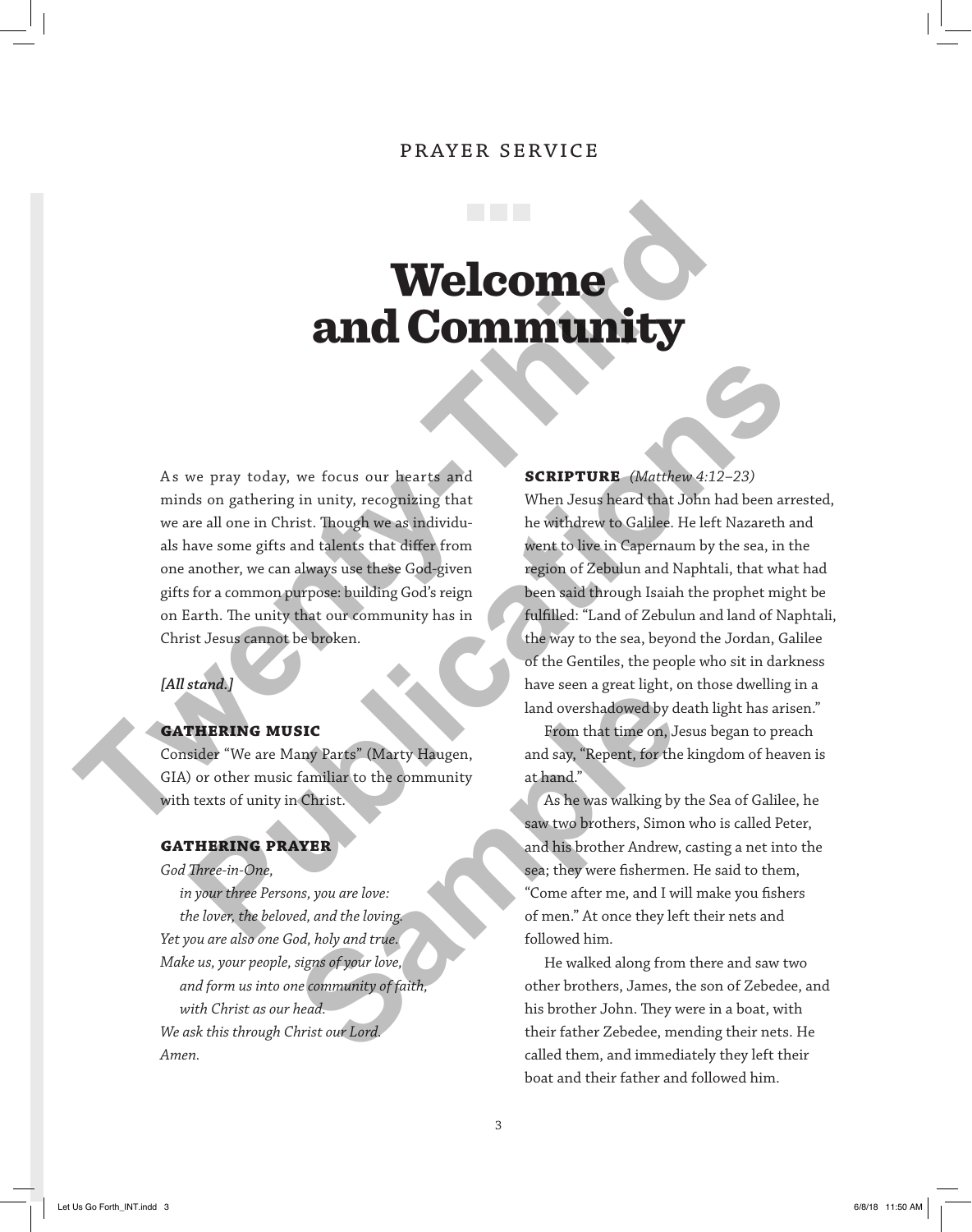He went around all of Galilee, teaching in their synagogues, proclaiming the gospel of the kingdom, and curing every disease and illness among the people.

The Gospel of the Lord. *All:* Praise to you, Lord Jesus Christ.

*[All are seated. Allow 5–10 seconds of silence before continuing.]*

### **reflection activity**

Divide the young people into groups of four or five. Give each group a sheet of paper and a pencil. Give them this brief definition of what a community is:

A social, religious, occupational, or other group sharing common characteristics or interests and perceived or perceiving itself as distinct in some respect from the larger society within which it exists. **http://dictionary.reference.com/ browse/community** Engine the property uses as a minicisty in the complete the spental of the transition and the property uses of states and interest in the complete the complete the Lord Jesus Christ.<br>
The Goapel of the Lord Jesus Christ.<br>

Have the youth collectively list the total number of communities they belong to. These communities might include their family, town, baseball team, etc. Once they have finished, ask them to come up with a list of traits that those communities have in common. These traits might include wearing uniforms, events and activities attended by people who have the same interests, belief in the same things, etc. **Publication**<br> **Publication ACTIVITY**<br> **Publication** and **Publications** and **Publications**<br> **Publications** and **Publications**<br> **Publications** and **Publications**<br> **Publications** and **Publications** and **Publications**<br> **Publi Sample 19** us stronger as a community,<br>
is more complete because of<br>
simply, town, baseball<br>
ir family, town, baseball<br>
we finished, ask them to<br>
theirs to carry alone, we pra<br>
its that those communi-<br>
ese traits might in

Next, ask the students to look at their lists. Invite them to figure out how many of the traits would also be in a community that Jesus could belong to and why. The groups should then share these answers with the entire gathering.

The leader can then conclude the activity by underscoring not only the importance of community, but also how important and necessary it is for Jesus to be at the center of any community to which we belong.

*[All stand.]*

### **intercessions**

Please respond, R∙ *"Lord Jesus, make us one."*

For those who lead us in faith—bishops, priests, principals, and teachers: that with them we may be unified in mind, heart, and purpose, we pray. **R**∙

For those in elected office, especially here in this town: that they always recognize the common good of the citizens they serve, we pray. R∙

For all of us gathered here today: may we recognize that our varied God-given gifts make us stronger as a community, and that our unity is more complete because of them, we pray. R∙

For those who are suffering or in pain: may we help them realize that their burdens are not theirs to carry alone, we pray. R∙

*[Other intercessions may be voiced aloud by those gathered.]*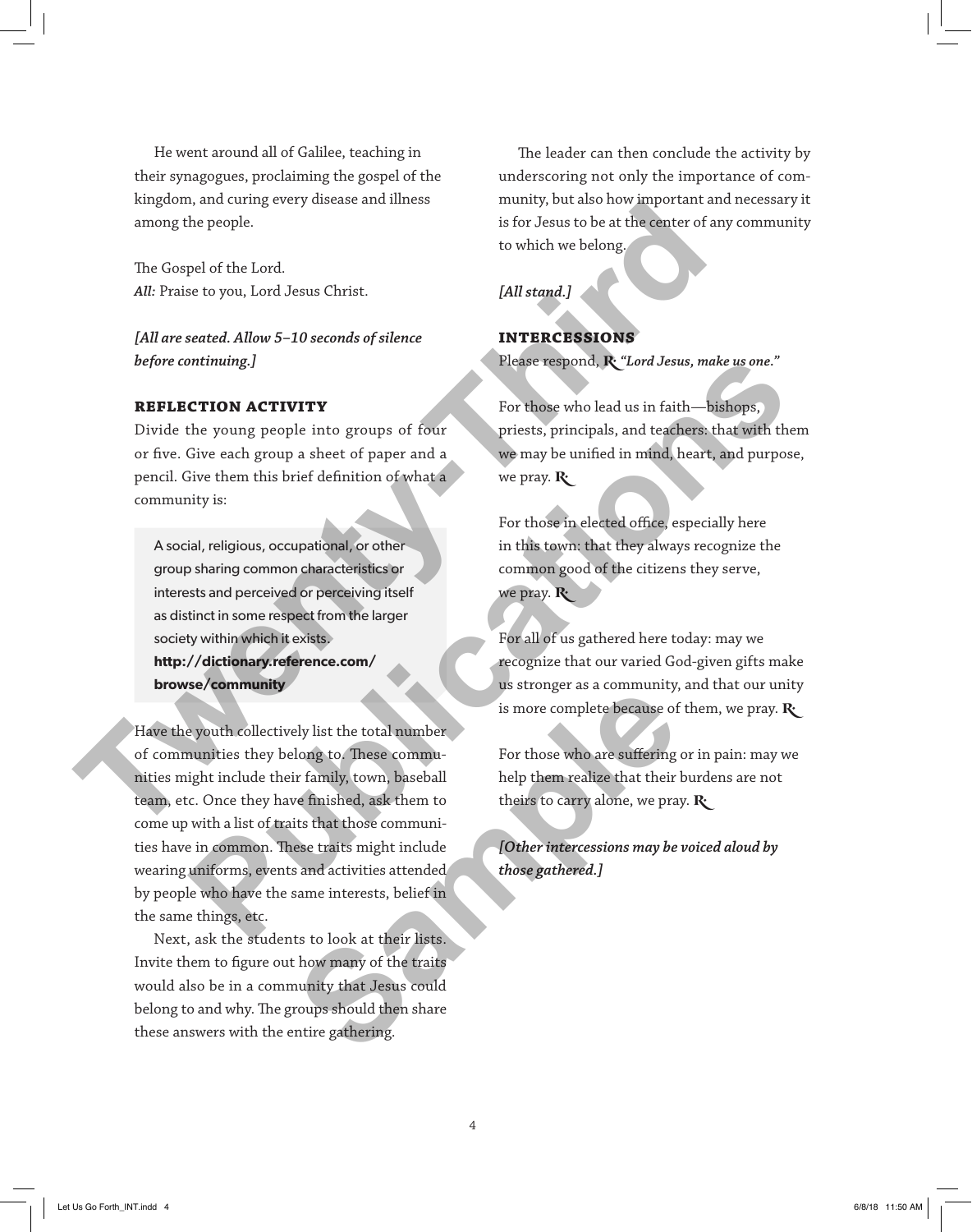### **prayer of blessing**

*God of Love,*

*you have called us out of darkness into your own wonderful light.*

*Just as the first disciples were called, continue to call us together,that we, your people, may together worship you and serve you as one.*

*Lead our community in your ways of love.*

*In these and all other ways,*

*+ may the Lord bless us, protect us from all evil, and bring us to everlasting life.* 

*Amen.*

### **dismissal**

*Leader* With one voice, let us go forth to love and serve.

*All* Thanks be to God.

### **sending music**

Consider "With One Voice" (Ricky Manalo, OCP) or other music familiar to the community with texts of sharing the good news as one people of faith. put *mare taxes were state of the control and the control and the state of the martines to call the specified helps that the control and the specified helps that the specified helps that the specified helps and the present* rese and all other ways,<br>
ry the Lard bless us, protect us from all evil,<br>
m,<br>
m,<br> **Publications and serve.**<br>
Thanks be to God:<br>
Thanks be to God:<br> **PUBLICATE CODESC CONSUMING ACCORDING THE CONSUMING ACCORDING the CONSUMIN Sample**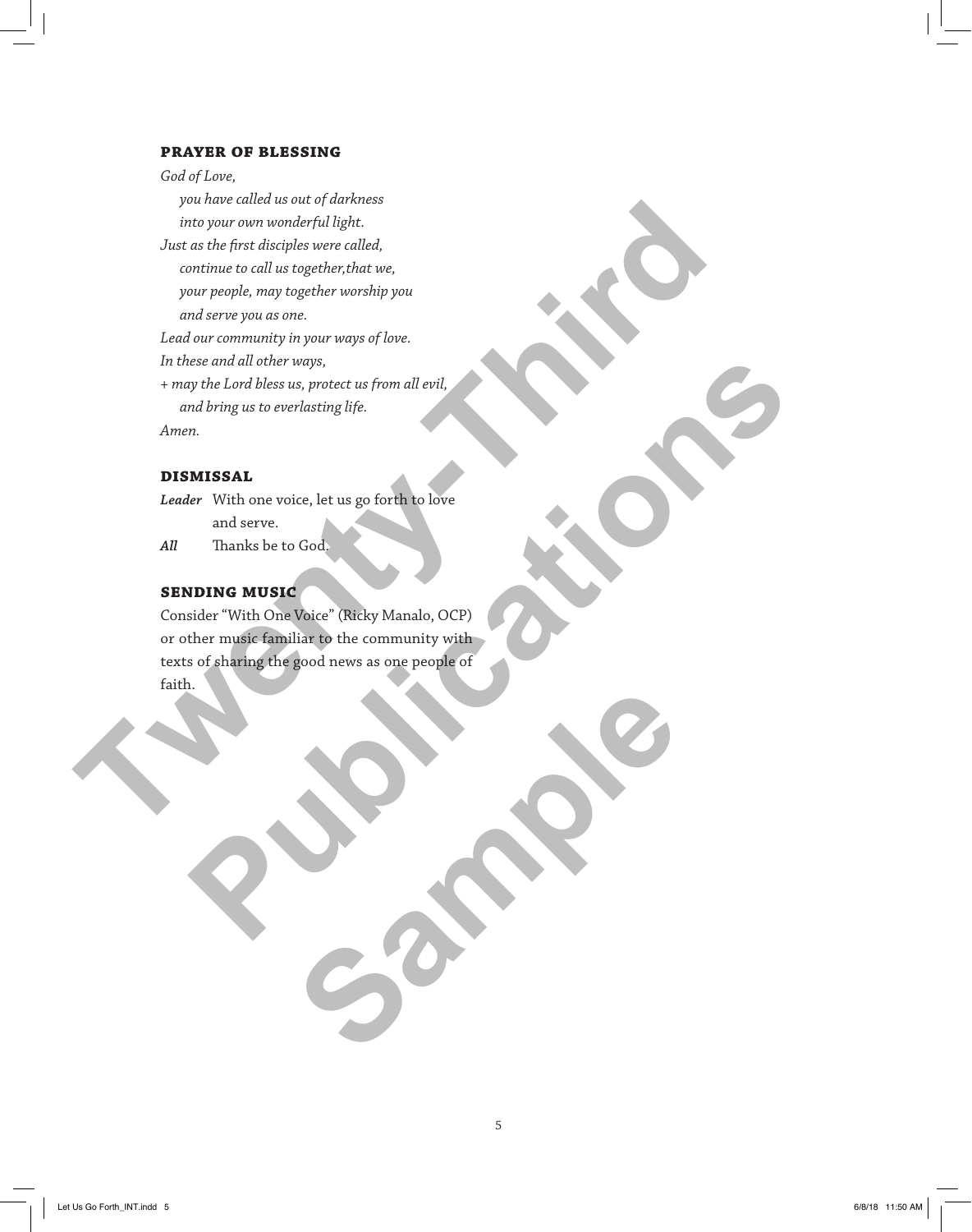## generations, wisdom

*For Grandparents and Other Elders*

Grandparent events are always special. Most young people take great pride in their grandparents, and for good reason! They are amazing people who often play very important roles in our lives. They babysit us, take us on wonderful adventures, and make us s'mores. (Mmm…s'mores.) They love us, and we love them!

Even if we don't know our grandparents, we often have other elders in our lives who take on similar roles: uncles and aunts, neighbors, or family friends.

Grandparents and other elders serve a significant purpose in our lives. They help us understand the things in life that are truly important, the things that do not change over time, and the things that only they, as an older member of the community, could have any real perspective on. They remind us that love, goodness, truth, family, and most important, faith are what ultimately matter in this life—and the next! They are shining examples of God's wisdom. For Grandparents and Other Elders<br>
Grandparent wents are always special. Most young people take<br>
great pride in their grandparents, and for good reason! They are<br>
amazing people who offer paysing important roles in our liv arent events are always special. Most young people take<br>
ide in their grandparents, and for good reason! They are<br>
ide in their grandparents, and for good reason! They are<br>
bysit us, take us on wonderful adventures, and ma Use the transfer of the community, which service, as<br>
in the transfer of the community,<br>
the case of the community,<br>
and most important, faith are what ulti-<br>
e-and the next! They are shining example in the truth that our

The following prayer with Scripture and activity will help reinforce in those gathered the truth that our Christian life is a direct result of the faith passed to us from the elders in our life. Hopefully, participants will also walk away with at least the beginning of the idea that it will also be their responsibility to pass that faith along to future generations one day.

### **Materials and Preparations**

- copies of the service for all leaders, readers, and speakers
- blank sheet of paper and a pen or pencil for each small group
- copies of the interview questions for each group

A few weeks before the prayer service, ask the children to extend to grandparents and other elders in their lives an invitation to attend.

### **Location**

A large but nice room that can accommodate not only the large gathered section of this service, but also the breakout small group section. Round tables would be nice for the small groups to gather around.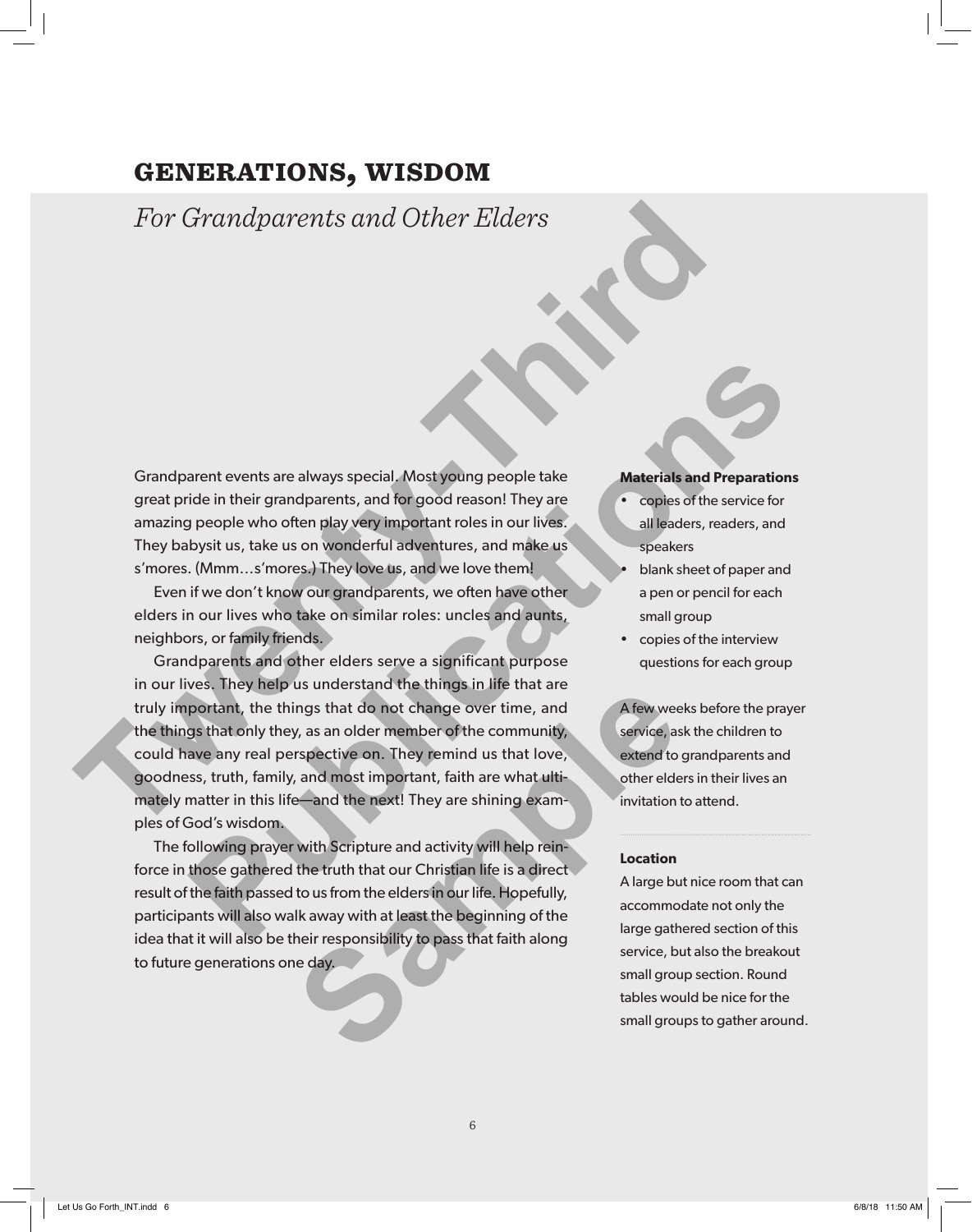### prayer service

# For Grandparents and Other Elders

As we pray today, we focus our hearts and minds on how the faith of God's people is shared across generations. This transfer of truth and love is often most evident in the relationships we have with our grandparents and other elders in our lives. We pause today to pray with them and listen to their wisdom. **For Grandparents**<br>
As we pray today, we focus our heartsand minds<br>
the **FEIDETS**<br>
As we pray today, we focus our heartsand minds<br>
on how the faith of God's people is shared across<br>
for as the heavens tower over the<br>
gener We pray today, we focus our hearts and minds<br> **PUBLICATE PROPER PASSAGE** (*Pealm 103:11-1*<br>
Publication Chin and allows is a streaked across<br> **PUBLICATE PROPER PASSAGE** (*Pealm 103:11-1*<br> **PUBLICATE ACTION** INTO THE CONSID

### *[All stand.]*

### **GATHERING MUSIC**

Consider "In Every Age" (Janèt Sullivan Whitaker, OCP) or other music familiar to the community with texts emphasizing how God is present throughout all generations.

### **gathering prayer**

*God of the ages, you are the Spirit of true Wisdom, sustaining the faith of your people across the generations. Bless us today and all days with a holy confidence in you and your meaningful presence in our lives. We ask this in the name of Jesus, your son and our Lord. Amen.* **SIC**<br>
For the Knows how we are<br>
remembers that we a<br>
other music familiar to the<br>
the blossoms like a flock<br>
ts emphasizing how God is<br>
A wind sweeps over it are<br>
all generations.<br> **AVER**<br>
of true Wisdom,<br>
to function of

### **scripture passage** *(Psalm 103:11–18)*

For as the heavens tower over the earth, so his mercy towers over those who fear him.

As far as the east is from the west,

so far has he removed our sins from us.

As a father has compassion on his children, so the LORD has compassion on those who fear him.

For he knows how we are formed,

remembers that we are dust.

As for man, his days are like the grass; he blossoms like a flower in the field.

A wind sweeps over it and it is gone; its place knows it no more.

But the LORD's mercy is from age to age, toward those who fear him.

His salvation is for the children's children of those who keep his covenant, and remember to carry out his precepts.

The word of the Lord. *All:* Thanks be to God.

*[All are seated. Allow 5–10 seconds of silence before continuing.]*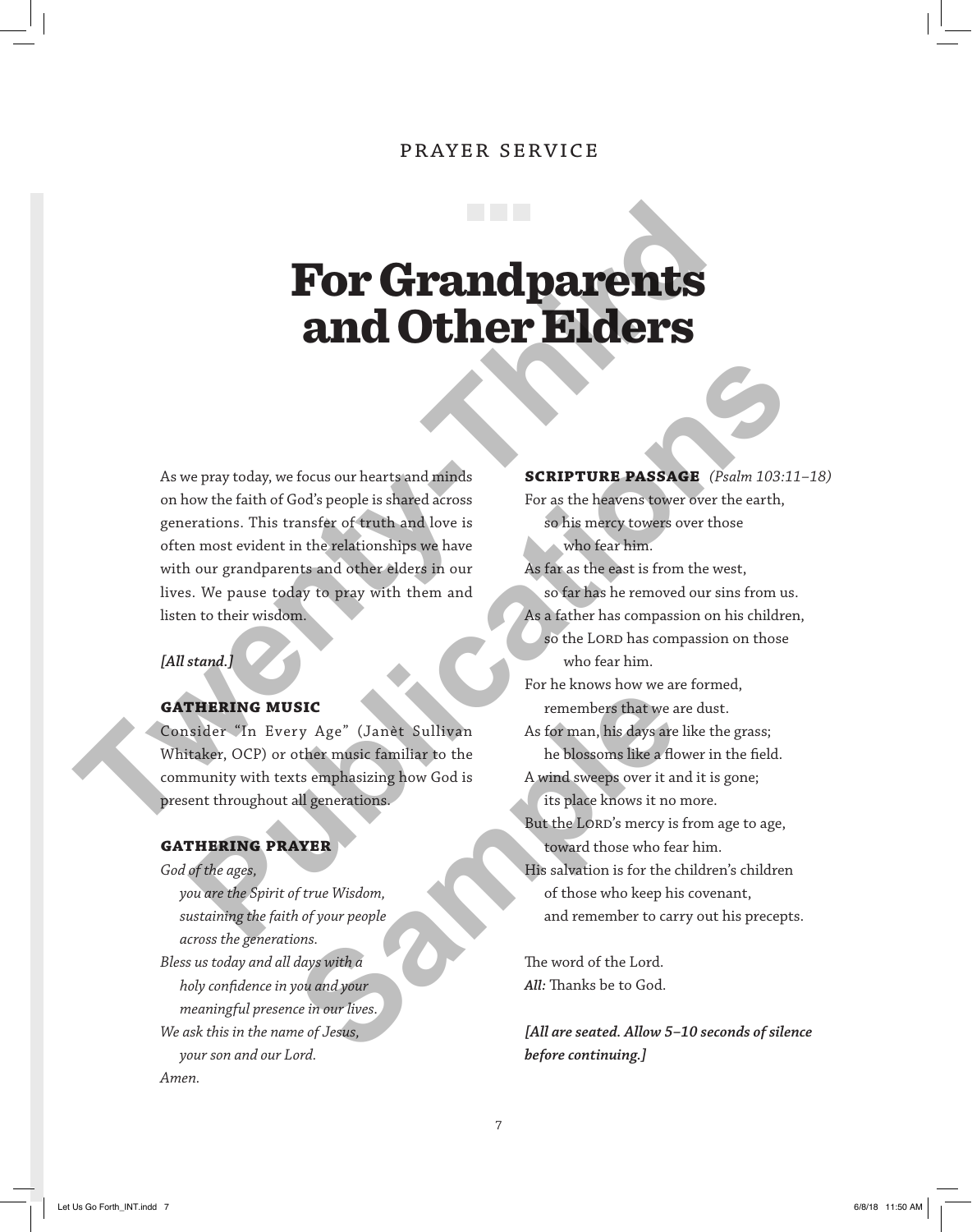### **reflection activity**

The Book of Job 12:12 reads, "So with old age is wisdom, and with length of days understanding." Our grandparents and elders are abundant sources of life experience and wisdom. Many have lived long enough to have known several U.S. presidents, have experienced amazing advances in technology, and have seen their own families grow in unexpected and fantastic ways. They are also walking their own faith journeys, each day growing in their relationship with God and doing what they can to live God's vocation for them. is was counting the matrix and delets are abundant<br>
ing.<sup>7</sup> Our grandparents and elders are abundant<br>
ling.<sup>3</sup> Our grandparents and elders are abundant<br>
ling.<sup>3</sup> Our grandparents and elders are abundant<br>
line interded on M

Split your young people into small groups of three youth accompanied by their visiting grandparent(s) or other elders. In each group, ask the youth to interview the visitors by asking the following questions: Example the two main for the main of the definition of the state in the relationship with God and done<br>
y can to live God's vocation for them,<br>
y and the company of the main the Comega for the main term of the main of the

- 1. How has your faith in God made a difference in your life?
- 2. What is your favorite way to pray? Why?
- 3. What can you tell us about the faith practice of your elders, grandparents, or other extended family?
- 4. What impact did your elders' faith have on yours?
- 5. What one piece of advice can you offer to us younger members of the faithful?

Encourage the young people to listen attentively and respectfully to each answer.

A great way to extend the reach of this prayer service is to use the grandparents/elders' answers to question five to create a display for your classroom, bulletin board, etc. In this way, the sage wisdom of the earlier generations can have a greater impact on all of your youth. Visit pinterest.com or chat with an art teacher to find design ideas for these types of displays. Figure 1.5, yandparents,<br>
amily?<br>
Unrelders' faith have<br>
Leader Let us go forth continuations<br>
our knowledge of, low<br>
our knowledge of, low<br>
our knowledge of, low<br>
our knowledge of, low<br>
our knowledge of, low<br>
our knowledg

### *[All stand.]*

### **lord's prayer**

Together now, let us pray the prayer given to us by Jesus, handed on throughout time and taught to us by the many faithful people in our lives. *Our Father...*

### **prayer of blessing**

*God of all time,* 

*you are the Alpha and the Omega, the beginning and the end.*

*You are the holy tie that binds all generations. We give you thanks today for our grandparents and other elders, bearers of your truth and wisdom.*

*Help us, by their example, to grow in faith and love, so that one day we can be for younger generations what these men and women are for us.*

*In these and all other ways,*

*+ may the Lord bless us, protect us from all evil, and bring us to everlasting life. Amen.*

### **dismissal**

*Leader* Let us go forth continuing to grow in our knowledge of, love of, and service to God and God's people. *All* Thanks be to God.

### **sending music**

Consider "We Are His People" (Oddwalk) or other music familiar to the community with texts emphasizing our oneness in God and God's endless love and care for us.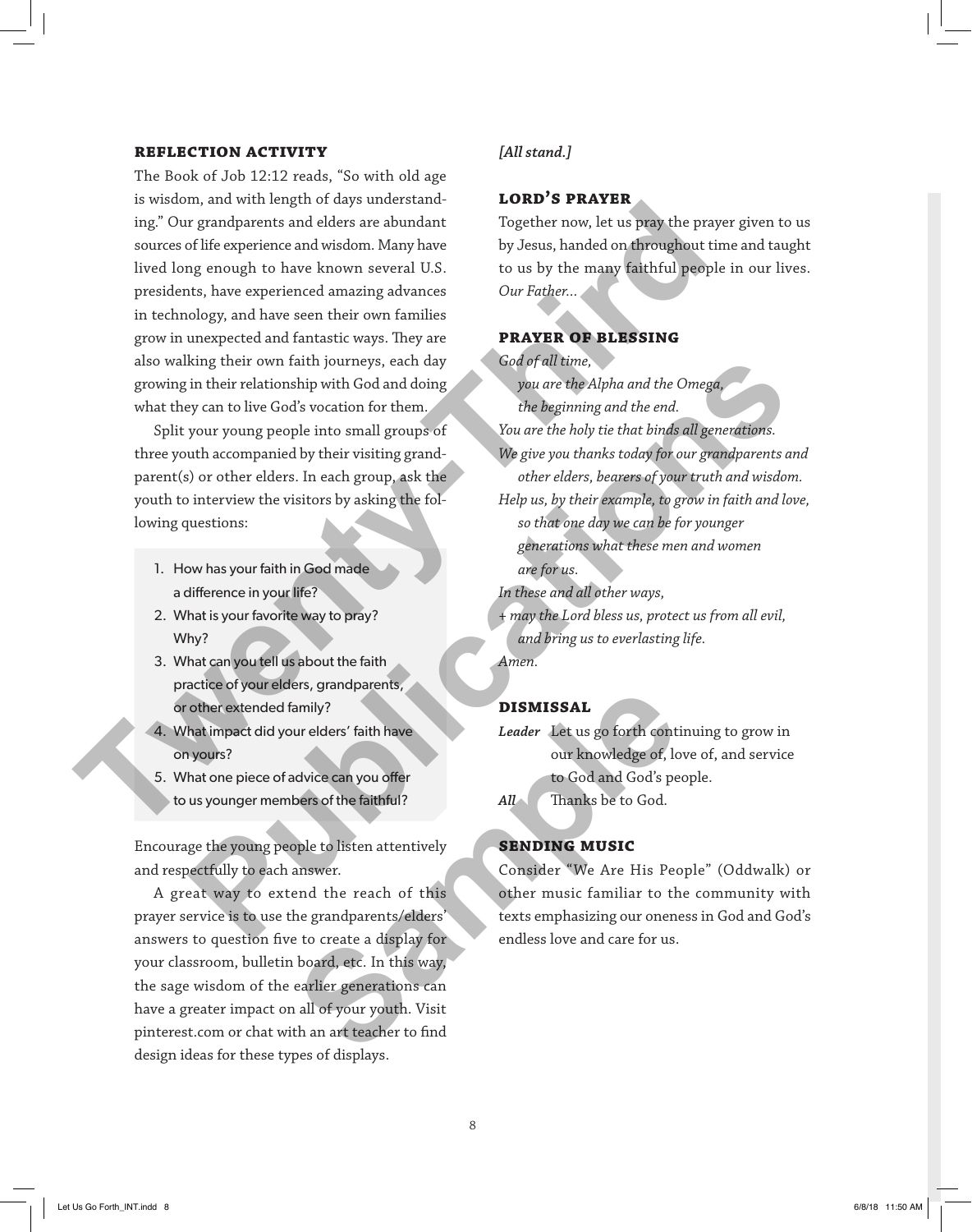## **CONSOLATION**

*At a Time of Tragedy*

Times of tragedy, hardship, and mourning are a part of the human experience. Even events that might seem insignificant from an outside perspective can cause great trauma and the need to pray together for Christ's peace and consolation. This prayer service has been designed to help participants prayerfully respond to a local, national, or global tragedy. At a Time of Tragedy<br>
Times of tragedy, hardship, and mourning are a part of the human<br>
experience. Even events that might seem insignificant from an<br>
outside presenctive can cause of experience in a state need to part tab Example the context to healthily have the state of the state of the state of the state of the state of the state of the state of the state of the state of the state of the state of the state of the state of the state of th

Here are a few truths that guided us in building a basic prayer structure:

- We as humans experience our share of suffering, death, loss, and grief.
- We generally do not experience these things alone. Typically, they are lived in the context of a community.
- Our God, who knows suffering, will be with us through it all.
- Prayer is our most effective way of inviting God into our grief.
- Silence speaks louder than most words at times of distress.

The following prayer with Scripture and activity will give young people the context to healthily name their sorrow, know the shared grief and support of the larger community, and allow our Lord to journey with them as they process through their emotions. Finance our state of sultering, death,<br>
not experience these things alone.<br>
parameters in the context of a community.<br>
nows suffering, will be with us through it all.<br>
(if<br>
it effective way of inviting God<br>
uder than most

### **Materials and Preparations**

- prayer table (large enough to accommodate a large pillar candle and the participants' prayer rocks) with decorative tablecloth
- smooth rocks (quarter to half-dollar coin-sized), one for each participant
- fine-point permanent markers, one for each participant
- one large pillar candle (if fire codes prohibit the use of wax candles, use a battery-operated one instead)

### **Location**

Consider being in a church or chapel where each participant could have his or her own space in the pews. Otherwise, another large room would suffice.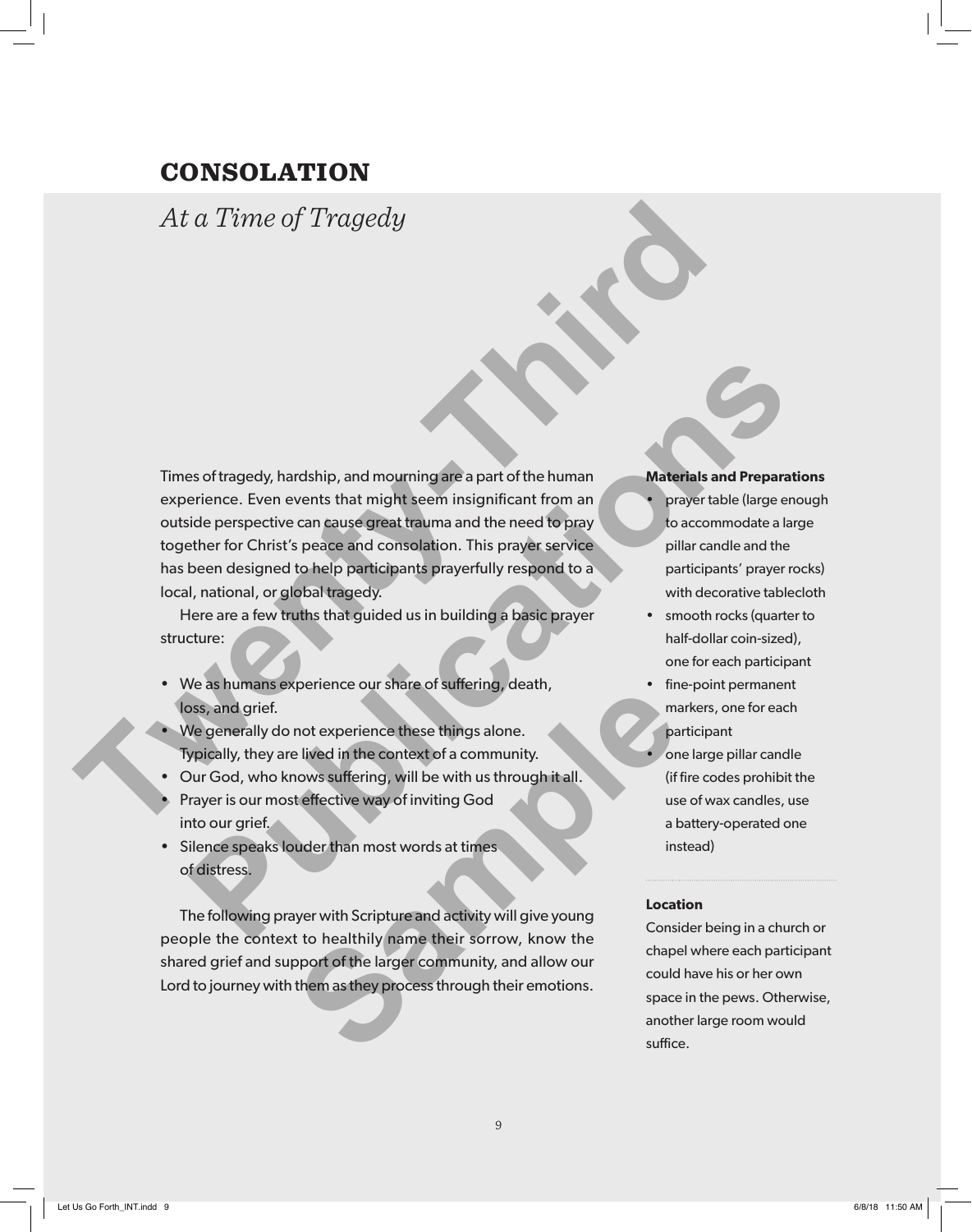### prayer service

# At a Time of Tragedy

As we pray today, we focus our hearts and minds on Jesus, who knows suffering and pain. We take time to name our own pain and invite Jesus into our hearts to help carry these burdens with us. We trust that as we allow Christ into our darkness, we will be ever comforted and renewed by his light.

### *[All stand.]*

### **GATHERING MUSIC**

Consider "His Light" (Oddwalk) or other music familiar to the community with texts of comfort in times of great difficulty.

### **gathering prayer**

*O God, eternal source of peace and hope, hear us, your people, in this time of sorrow and grief.*

### *[silent pause, 10–15 seconds]*

*Unite us in our despair. Remind us of your love and covenant. Grace us with your comforting touch. We make this prayer through Jesus who suffered for us, our Lord, for ever and ever. Amen.*

### **scripture passage**

*(Lamentations 3:47–59)* Panic and the pit have been our lot, desolation and destruction; My eyes stream with tears over the destruction of the daughter of my people. My eyes will flow without ceasing, without rest, Until the LORD from heaven looks down and sees. I am tormented by the sight of all the daughters of my city. Without cause, my enemies snared me as though I were a bird; They tried to end my life in the pit, pelting me with stones. The waters flowed over my head: and I said, "I am lost!" **At a Time of Tragedy**<br>
As we pray today, we focus our hearts and minds<br>
on Jesus, who knows suffering and pain. We take<br>
the commentations 347-59<br>
time to name own pain and invite Jesus into the commentations 347-59<br>
time Example the correspondent and the set of the seconds of the seconds of the seconds of the seconds of the seconds of the seconds of the seconds of the seconds of the seconds of the seconds of the seconds of the seconds of t Frame and hope,<br>
Samples of comfort<br>
I am tormented by the sight<br>
ty.<br>
I am tormented by the sight<br>
of all the daughters of my<br>
Without cause, my enemies<br>
as though I were a bird;<br>
Nikout cause, my enemies<br>
as though I wer

### *[silent pause, 20–30 seconds]*

I have called upon your name, O LORD, from the bottom of the pit; You heard me call, "Do not let your ear be deaf to my cry for help." You drew near on the day I called you;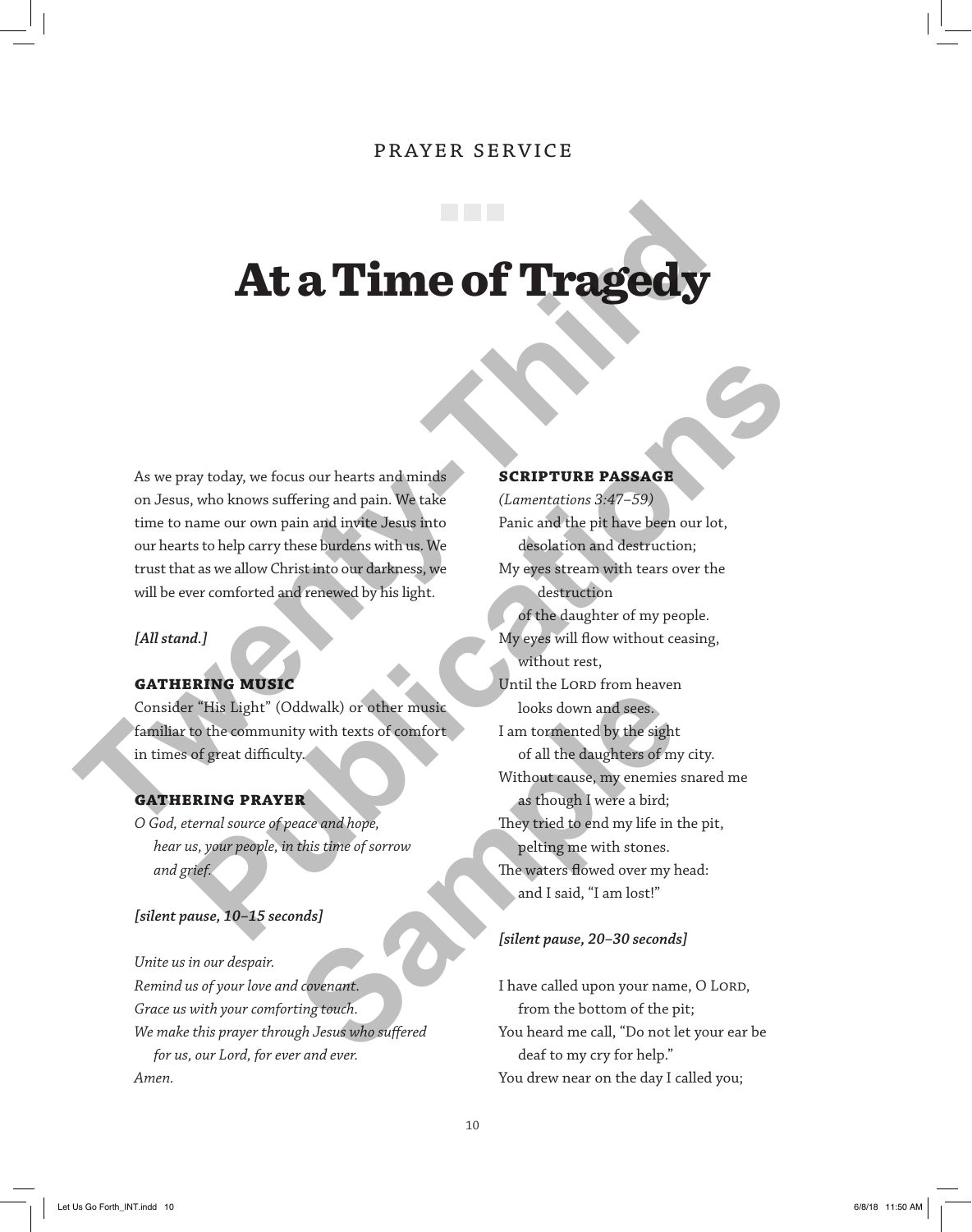you said, "Do not fear!" You pleaded my case, Lord, you redeemed my life. You see, LORD, how I am wronged; do me justice!

The word of the Lord. *All:* Thanks be to God.

*[All are seated. Allow 5–10 seconds of silence before continuing.]*

### **reflection activity**

At times like these, words can seem trite and ultimately lacking in their ability to express how we truly feel. This reflection activity is meant to give the young people as much silent time and space as possible.

Invite someone to read the next paragraph aloud:

During times of great tragedy, sometimes the only thing that makes any sense to do is pray. Many of us have thoughts and emotions we want to express. Jesus understands our sorrow and has promised to never leave us alone. Psalm 55:23 says: "Cast your care upon the Lorp, who will give you support." At this time, you will be given a rock and a permanent marker. Take some time to reflect on your feelings. When you're ready, write one word on the rock that expresses and summarizes those feelings, and then place the rock somewhere around the candle on the prayer table. This candle represents Christ for us. Laying your rock on the prayer table symbolizes your willingness to surrender your independence to Jesus, letting him help and guide you through times of trial. Letting go of the weight of the rock will also signify laying down the burden For example the train of the Lord Registration of the Lord Registration of the Lord Payer and All and a person has been in complete the state of the Lord Contribution of the Lord Contribution of the Lord Contribution of th **EXERCTION ACTIVITY**<br> **PUBLICATION ACTIVITY**<br> **PUBLICATION ACTIVITY**<br> **PUBLICATION ACTIVITY**<br> **PUBLICATION ACTIVITY**<br> **PUBLICATION ACTIVITY**<br> **PUBLICATION ACTIVITY**<br> **PUBLICATION ACTIVITY**<br> **PUBLICATION ACTIVITY**<br> **PUBLICA** Vant to express. Jesus<br>
Some the Lord and the Spread Unit of the Spread Unit of the Spread Unit of the Lord and the Lord and the Lord on the Lord, who will give<br>
Salm 55:23 says:<br>
Some the Lord by the Lord Beam our feeling

of whatever feeling or emotions you are choosing to give over to Christ.

Next, allow the ritual to begin. No music will be played during this time. This entire activity should be done in complete silence. Allow enough time for each person to complete the activity. Once the last person has placed their rock on the table, allow another five minutes of prayerful silence.

At the end of those five minutes, move directly into the general intercessions.

*[All stand.]*

### **intercessions**

At the end of each intercession please respond: R∙ *God, heal us; be our peace.*

For our world, *[three-second pause]* we pray to the Lord: R∙

For our church, *[three-second pause]* we pray to the Lord: R∙

For our nation, *[three-second pause]* we pray to the Lord: R∙

For our community, *[three-second pause]* we pray to the Lord:  $\mathbf{R}_{}^{\centerdot}$ 

For our schools, *[three-second pause]* we pray to the Lord: R∙

For our families, *[three-second pause]* we pray to the Lord: R∙

*[Please add any additional intentions deemed necessary, or invite those gathered to voice aloud their own, in similar style.]*